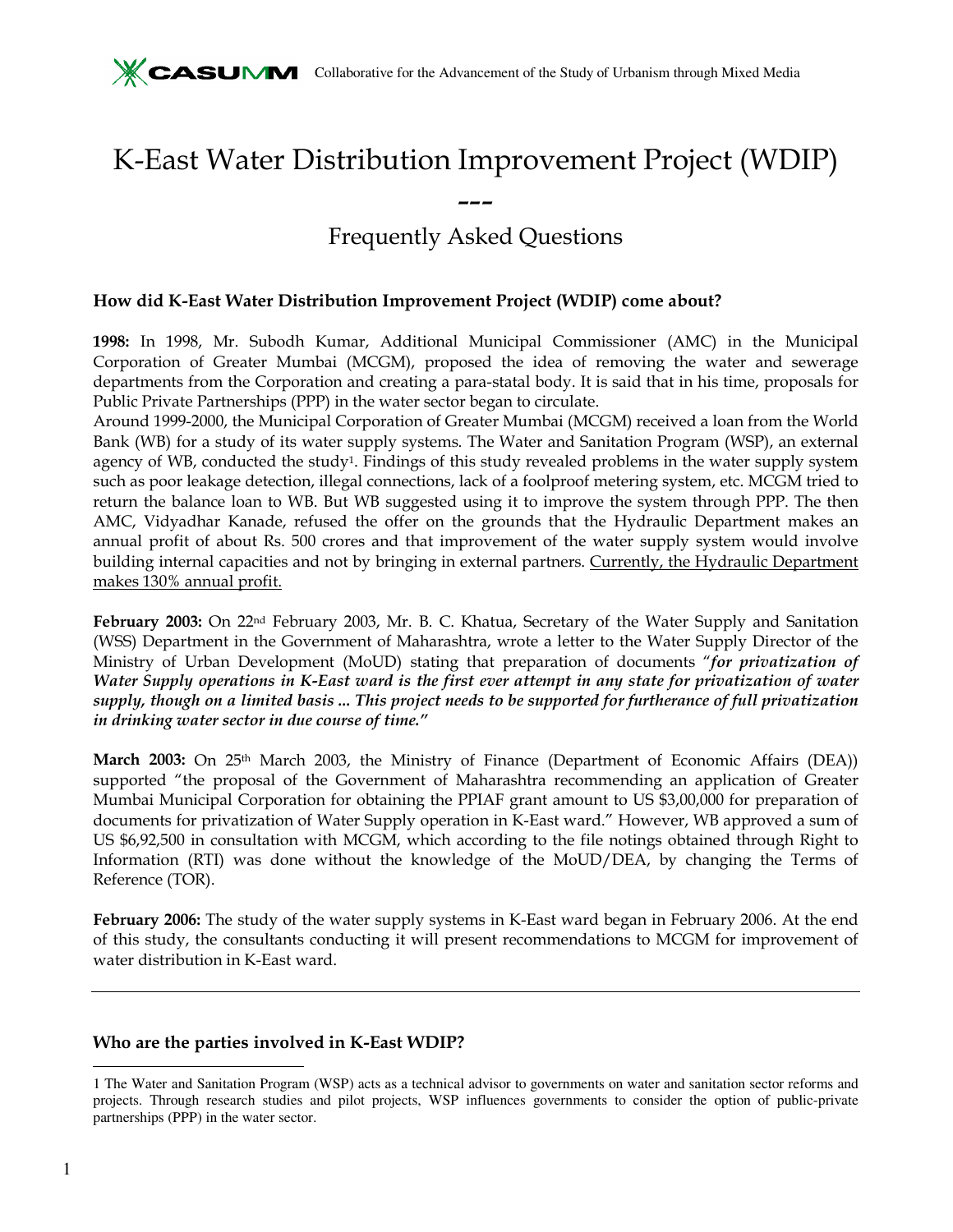

1. PPIAF: The Public Private Infrastructure Advisory Fund (PPIAF) is a transaction advisor of the WB. A transaction advisor exists when there is privatization. PPIAF was established in July 1999 as a joint initiative of the governments of Japan and the United Kingdom (UK). It works closely with WB 'as a resource to assist developing country governments to improve the quality of their infrastructure through private sector involvement'.

PPIAF has given an 'unconditional grant' of US \$6,00,000 to MCGM for completing the pilot study in K-East. The aim of this study is to suggest improvements in the water supply systems of K-East. PPIAF has requested WB to supervise the grant to be given to the consultants2.

2. Castalia: Castalia, the consultants appointed for the K-East WDIP study, is a New Zealand-based strategic consultancy. Among its other engagements, Castalia is also the interim secretariat for the East Asia and Pacific Infrastructure Regulatory Forum (EAPIRF) together with IDP Consult in Manila since 2005. EAPIRF is supported by WB and Asian Development Bank (ADB). Funding for EAPRIF has been provided by PPIAF. Castalia has thus been involved with WB and the activities of PPIAF prior to the K-East study.

3. World Bank (WB): As mentioned above, PPIAF has appointed WB to supervise the grant for the project. WB has appointed the consultants for the K-East study. The TOR for this study have been signed between WB and Castalia.

4. MCGM: WB's Task Manager for this project, Mr. Shyamal Sarkar (who is also the Task Manager for the Delhi 24x7 project and the Greater Bangalore Water Supply and Sanitation Project (GBWASP)) says that MCGM is the manager of the project. If this is so, was the MCGM involved in designing the TOR signed between WB and Castalia? Why was the TOR not signed between MCGM and Castalia? Will MCGM and the citizens be consulted if the TOR is changed at any point in time?

-

<sup>2</sup> PPIAF had also funded the initial study of the Delhi 24x7 project. The Delhi 24x7 project was stalled in November 2005 because citizens found that the World Bank (WB) had arbitrarily interfered in selecting consultants for the project. The proposal did not contain concrete suggestions for both 24x7 water and for improving water distribution in the two proposed zones.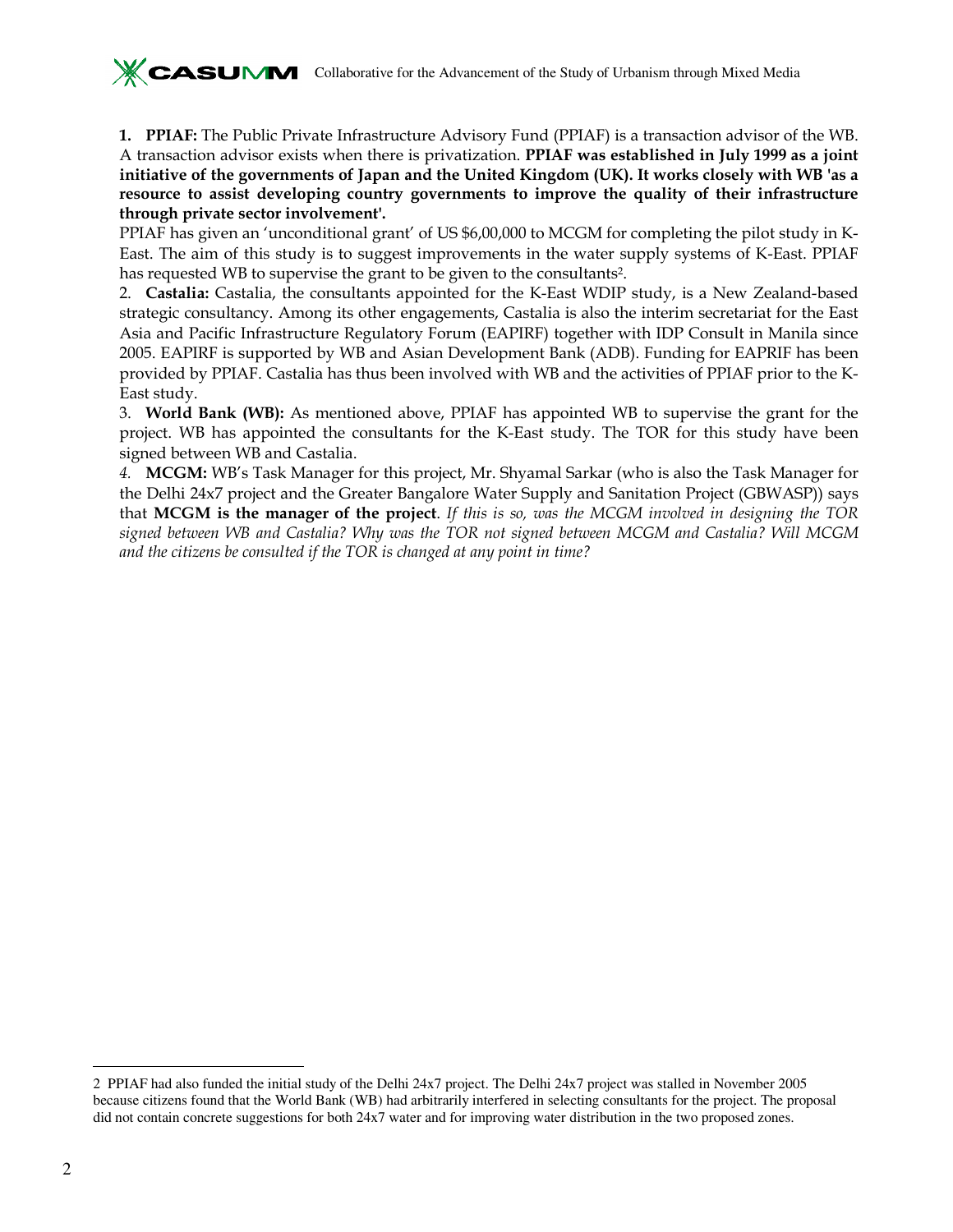

## **Actors involved in K-East WDIP and connections between the various actors**

PPIAF is a fund created by the WB, JBIC (Japan) and DfID (UK) while Castalia, the consultants appointed to conduct the study in K-East ward, have PPIAF connections through previous consultancies.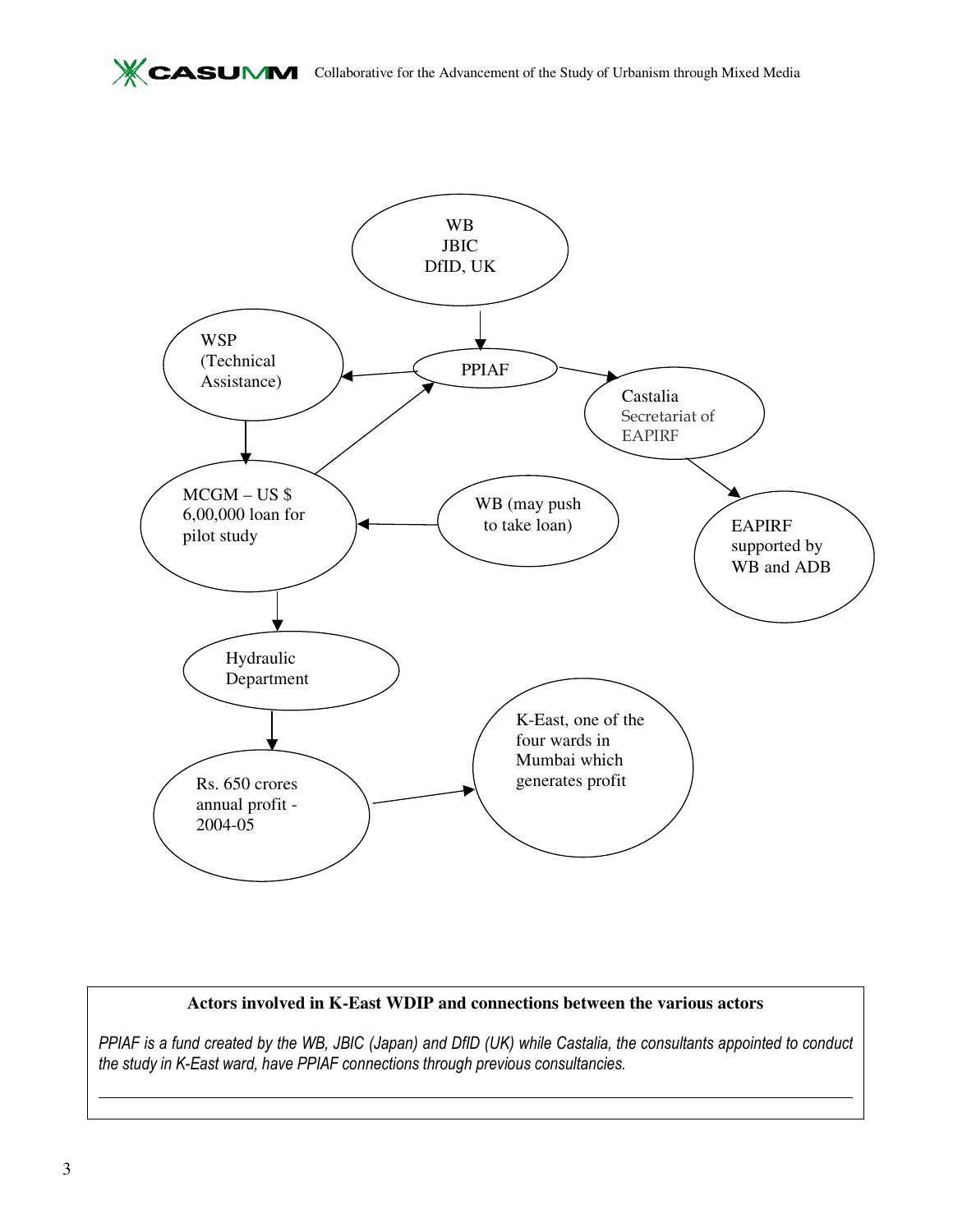## Who benefits from K-East WDIP?

K-East WDIP is claimed to be a project for the citizens and stakeholders of K-East. MCGM claims that K-East WDIP is a 'Win-Win Situation' because it will serve as an indicator to bring reforms to the water distribution system in all of Mumbai and the study is being conducted free of cost since the money for the study is an unconditional grant. But …

- As per the TOR, Castalia will prepare bid documents to contract the operations of water supply in K-East to private operators. This study then assumes from the start that the only way to improve water distribution is by contracting it out to private operators.
- Will the bidding for contracting water operations in K-East be fair? In a correspondence obtained through RTI, it was found that the bidding process will be pre-fixed. Local operators will be kept out to involve large international operators. In an email that Shyamal Sarkar wrote to David Ehrhardt, CEO of Castalia,  $(17<sup>th</sup>$  March 2006), Sarkar tells Ehrhardt that the communications strategy for the project should deal with local operators who would object to bringing in international operators since managing operations of water in K-East in not rocket science and they can do this as well. Sarkar suggests that reputable Indian companies with limited or no expertise in the delivery of public service can be brought to the WSS (Water Supply Services) sector. In this letter, Sarakar also says that the communications strategy should address International Professional Private Sector 'because following the 'Delhi mess', international private players are cautious to enter the Indian urban water market'. This communication suggests that the manner in which WB is promoting water distribution improvement is certainly not in the best interests of the citizens of K-East, leave alone the fact that the way things are being planned is almost pre-decided.
- According to another piece of correspondence obtained through RTI, it was found that the **bidding** process will be one where the rules for bidding are accepted by all the bidders. Once the contract is awarded, it will be renegotiated between the bidder and WB. The correspondence further states that the bid documents will be designed in 'collaboration' with the potential bidders so that more bidders can come in.
- The same correspondence also specifies that private operators will have to be assured Partial Risk Guarantees (PRGs) which means security against all kinds of risks that may be involved in running the project. This includes losses incurred during the initial operations, non-payment of tariffs by customers such as the army and hospitals who the private operator will not be able to cut off in case of non-payment, etc. The correspondence states that regardless of whether the agreement (signed between MCGM and the private operator) is a lease<sup>3</sup>, a concession<sup>4</sup> or a management contract, public financing should be brought in substantially and that the private sector should initially be putting up with relatively little of their capital at risk. Thus the private operator will be given PRGs at the expense of public money. For the operator's PRGs then, the public will have to bear tariff hikes or increased indirect taxation.

It seems then that a win-win situation exists for the private operator. His interests are secured at the expense of the citizens for who this project was meant to be.

## What are the consultants doing in this study?

<sup>-</sup>3 **Lease agreement:** A private company leases, operates, and maintains a state-owned asset for a prescribed period. The public sector retains the responsibility of financing the investments in fixed assets.

<sup>4</sup> **Concessions contract:** A private operator is responsible for developing or rehabilitating and operating a State owned asset or service for a prescribed period on the principle of BOT (Build-Operate-Transfer) or ROT (Rehabilitate-Operate-Transfer)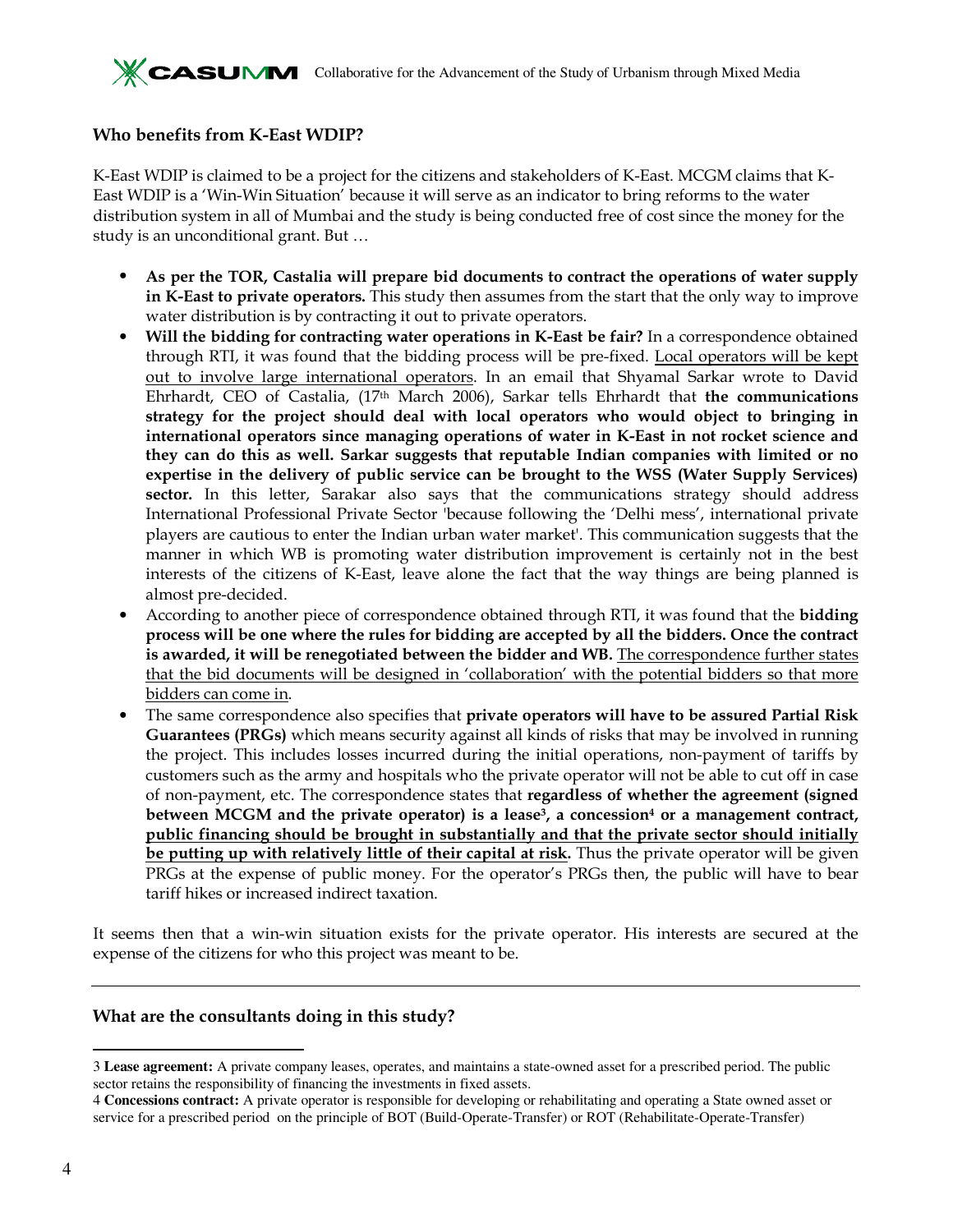A correspondence obtained through RTI stated, "Of course, consultants have to do some home work before the first meeting with pre-qualified companies; but experience has shown that there is often no need to spend too much time firming up data, in particular on the status of the distribution network, as the bidders will do their own due diligence, when preparing their bid ..."

As per the contract signed between WB and Castalia, Castalia is responsible for:

- 1. Market Sounding<sup>5</sup>
- 2. Pre-Qualification of Operators
- 3. Preparation of drafts of bidding documents, consultation with pre-qualified operators, evaluation with stakeholders;
- 4. Assistance to bid evaluations and negotiations.

How are the above responsibilities linked to water distribution improvement for the citizens of K-East?

Castalia is expected to gather data about the water supply and distribution system in K-East ward including data on illegal connections, actual leakage and Unaccounted for Water (UFW), etc. However, thus far, the consultants have been approaching MCGM for all data requirements. If WB and WSP believe that public utilities are ineffective and corrupt, then why is Castalia relying on the data provided by the Hydraulic Department? If this was really the case of distribution improvement then Castalia, in their capacity as expert consultants, should be looking at alternatives to the problems of water supply faced by citizens of K-East. But the consultants seem to have already concluded that only private sector involvement will solve water problems for the citizens of K-East. After all, they are not supposed to do much homework!

## Why has K-East Ward been chosen for a pilot?

K-East is one of the four wards in Mumbai which makes a profit. Its distribution network is fed by four zonal reservoirs and it consists of multiple supply sources which enable 24 hours water supply. K-East can easily be isolated from the rest of the city and hence, can be conveniently shown as a model for 24x7. The water distribution system in this ward was developed from 1950 onwards; 50% of the infrastructure is at least post-1970. All the connections in this ward are metered. Technologically and infrastructure-wise, K-East is one of the best wards in Mumbai.

The choice of K-East ward is therefore strategic. It is bound to result in successful implementation of WDIP. Given the remarkable standards mentioned above, there is no doubt that even the most basic of all water distribution improvements will succeed here. Since the success of this ward will decide whether the city of Mumbai should/should not improve water distribution by the proposed model, the answer may well be yes6. If the entire exercise of the K-East WDIP study was genuinely meant to introduce certain improvements in the water distribution network of Mumbai City, should not the agencies involved in this project have opted for a ward which is not as well serviced as K-East ward?

## Is 24x7 water possible?

24x7 water is an engineering miracle if it can ever be achieved. In the case of the Delhi 24x7 project, private companies were to supply 24x7 only if the DJB (Delhi Jal Board) supplied this water. It is likely that in

<sup>-</sup>5 Market Sounding involves determining which private players can bid for the project, determining who are the consumers and their willingness to pay and how much "free" water will have to be provided to some consumers who will not pay;

<sup>6</sup> In a management contract model promising 24x7 water supply in Puerto Rico (in an area similar to the K-east ward), water was diverged to commercial outlets like amusements parks, swimming pools, five star hotels, etc.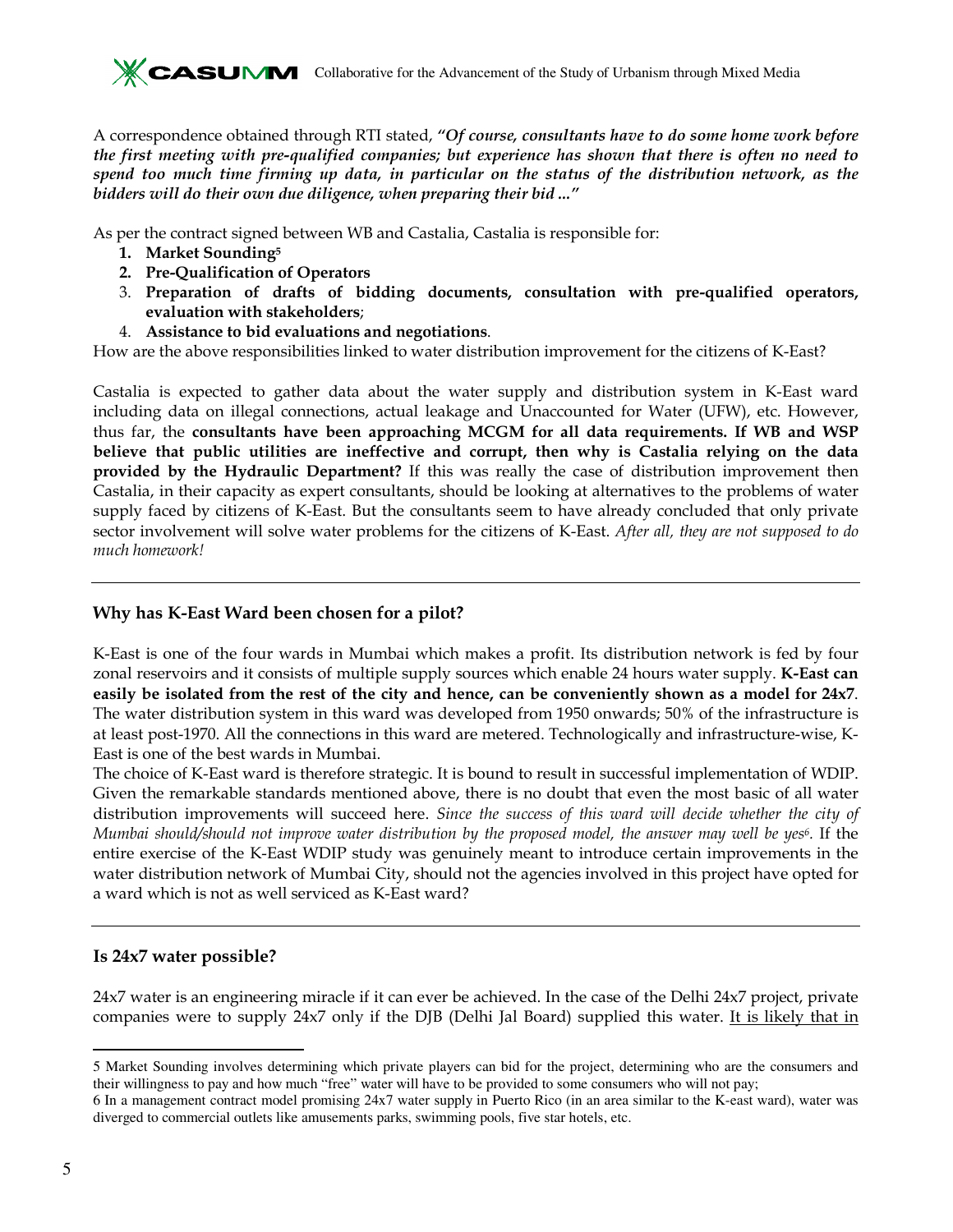

#### order to supply K-East with 24x7 water, the water will have to be taken from other wards.

In the Delhi 24x7 project, performance of the water company was to be judged not on the basis of whether each person received 24x7 water in their house, but on the basis of whether the water company provided 24x7 water at the input of each zone or not. Thus, if you are not getting water for the last three months in your street, whatever may be the reasons, it will be assumed that the water company provided water 24x7 to all the houses in the entire zone because that water was available at the input of that zone during that period. What's more, the company may get a bonus for good performance!

24x7 is a political promise, not a basic need. 24x7 is promoted because some people want Mumbai to be a world class, global city. But what the citizens may require is four to six hours of guaranteed, affordable, and reliable water supply at decent hours in the day, not at some unearthly hour.

#### Why is this form of water distribution improvement problematic?

Certainly water supply in K-East and in Mumbai needs improvement, but the manner in which WB and other agencies involved in this project are trying to promote it is problematic because:

- a) WSP is funded by several donor agencies including SIDA (Swiss International Development Agency), DfID (Department for International Development, UK), etc. Under the guise of being a technical advisor, WSP opens the window for WB, USAID and other International Financial Institutions (IFIs) to fund water privatization projects. These agencies, in turn, open the entry for large Multi-National Corporations (MNCs) to enter the urban public services sector.
- b) In the name of 'progressive reforms', these MNCs gradually take over service provision from the municipalities. Surpluses from these services which would previously accrue to the municipalities and would be used to cross-subsidize other services, under privatization go straight into the MNC's treasury. Thus, for instance, the surpluses from Hydraulic Department of MCGM subsidize provision of sewerage and storm water drain facilities (which do not generate any revenue of their own) to the citizens. Under water distribution improvement, the surplus will go to the private operator and therefore such cross-subsidization will not be possible.
- c) WSP seeks reforms in the water and sanitation sector pressing Indian Government to disallow projects from approaching national sources of funding such as Canara Bank, HUDCO, etc. Projects and the government agencies involved must be "motivated" to take loans only from IFIs and private banks such as the WB, ADB (Asian Development Bank), ICICI, IDFC, etc.
- d) As mentioned above, the financial risks involved in such water privatization projects have to be borne by the municipalities and the citizens. This means that citizens have to pay for the risks through tariff hikes in water or through other indirect taxation. This can be seen above where the private operator will have to be assured PRGs at the expense of the citizens and public financing.
- e) Water privatization, as promoted by the WB and Europe-based water transnational corporations such as Suez, Vivendi, Saur (all based in France), RWE Thames Water, International Water and Severn Trent (all based in the UK) and Bechtel (based in USA) have failed to provide water which is accessible and affordable to all. Several models of privatization have been developed and experimented with. Many of them were unsuccessful, in particular the concession model. Currently, the most propagated model is privatizing operations and management (O&M) to private operators through management contracts. Under management contracts,
	- The government must bear all the risks related to the project,
	- The private companies are under no obligation to invest,
	- All conditions necessary for improving the supply of water (quality and quantity), generating the capital for the required investment, etc. has to be met by the government and,
	- The Private manager/operator simply charges an annual fee for its "management expertise",
	- There is no guarantee if all the employees of the Hydraulic Department will be employed by the Private manager/operator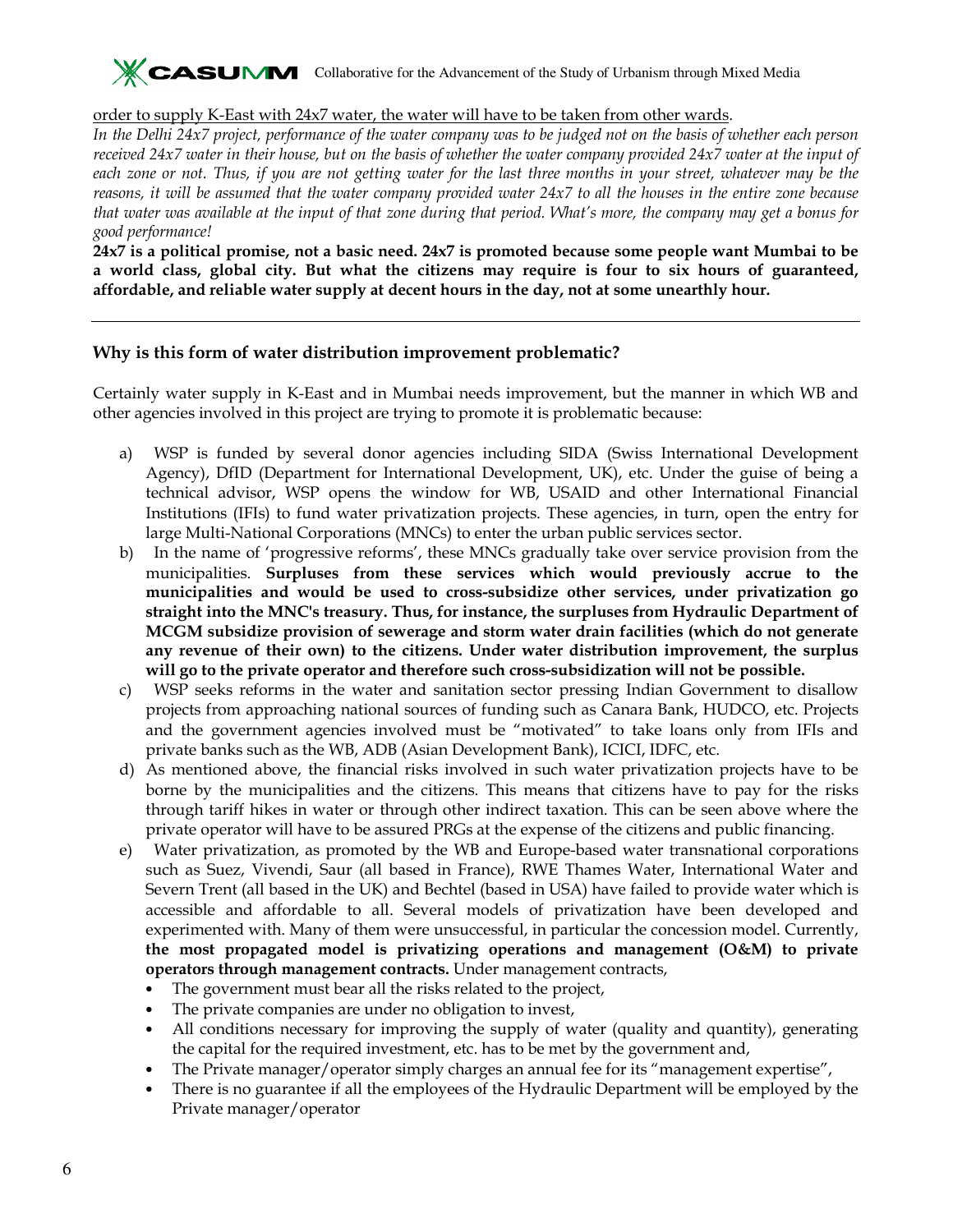Use of the term privatization is a strict no-no! It is conveniently being replaced by phrases such as public-private partnerships (PPPs), private sector participation (PSP) and now, water distribution improvement project (WDIP).

- f) Support for the K-East WDIP will be built by co-opting civil society groups, political parties and leaders and eminent persons and groups in society. On 2nd March 2006, David Ehrhardt, CEO Castalia wrote an email to Kartik Upadhyay of Hanmer and Partners stating the communications strategy for building support for the K-East WDIP should target non-political champions for the project including eminent persons from research institutes, persons on the Chief Minister's Taskforce, the All India Institute of Local Self Government (AIILSG) and thinkers and NGOs on the Taskforce, some Members of Parliament<sup>7</sup>, organizations working with slum dwellers such as SPARC (Society for Promotion of Area Resource Centres), Mahila Milan (MM), Apnalaya, YUVA (Youth for Unity and Voluntary Action) and the Slum Rehabilitation Society (SRS) were suggested to be inducted as champions for the project. According to Ehrhardt, this will ensure greater support for the project and the project will be seen as pro-poor. If co-option is the way in which this project is going to be put before the citizens, then its integrity and genuineness is under question.
- g) The parties involved in K-East WDIP are pushing for greater autonomy for the private operator in relation to hiring of employees and discretion in making investment decisions. It is not certain if all the employees of the hydraulic department of MCGM will be hired by the private operator when the new arrangement comes into force. By stressing on more autonomy for the private operator/manager, the role of MCGM will be greatly reduced. Who will then ensure checks and balances on the operator? If the operator/manager is more powerful than MCGM, how accountable will the operations be to the public?

## Involve Citizens in K-East Water Distribution Improvement

In a meeting organized by the MoUD sponsored by WSP-SA (South Asia) on 22 and 23 May 2006 at YASHADA in Pune, Civil Society Organizations (CSOs) passed a resolution stating that WB should not interfere in the water sector in India. Both WB and WSP do not add value to improving water supply in Indian cities. They simply appoint foreign consultants when the expertise is well available among technicians in India and within the water departments of municipalities. Most importantly, the resolution affirmed that WB approach interferes with local governance of town and city councils. It imposes conditions and mandates changes in laws, rules and regulations of local governments to avail of the Bank's assistance. The resolution stated that WB should put up all documents and correspondences related to the various water projects in Indian cities in the public domain and that it should not be exempt from RTI simply because it is 'third party'.

There are examples of successful public operated water supply services such as in Hong Kong where revenue from property taxes is used to provide water to the people and a system is put in place where high water users compensate low-usage households. The Hong Kong government does not treat water as a commodity but as a public good which should be accessible to all. (For more details, see http://www.tni.org/altreg-docs/water.htm).

Given all of the above, we want to know whether:

- 1. What is being suggested overall under K-East is an improvement or an experiment?
- 2. Can you improve water distribution without mentioning any of the same in the consultant's TOR/contract?

<sup>-</sup>7 While referring to Members of the Parliament, Ehrhardt states, "At the MP level, Mr. Sarkar suggested someone as worth trying to enlist. I'm afraid I've forgotten her name, but she's the daughter of a previous MP, recently elected in a by-election, I believe."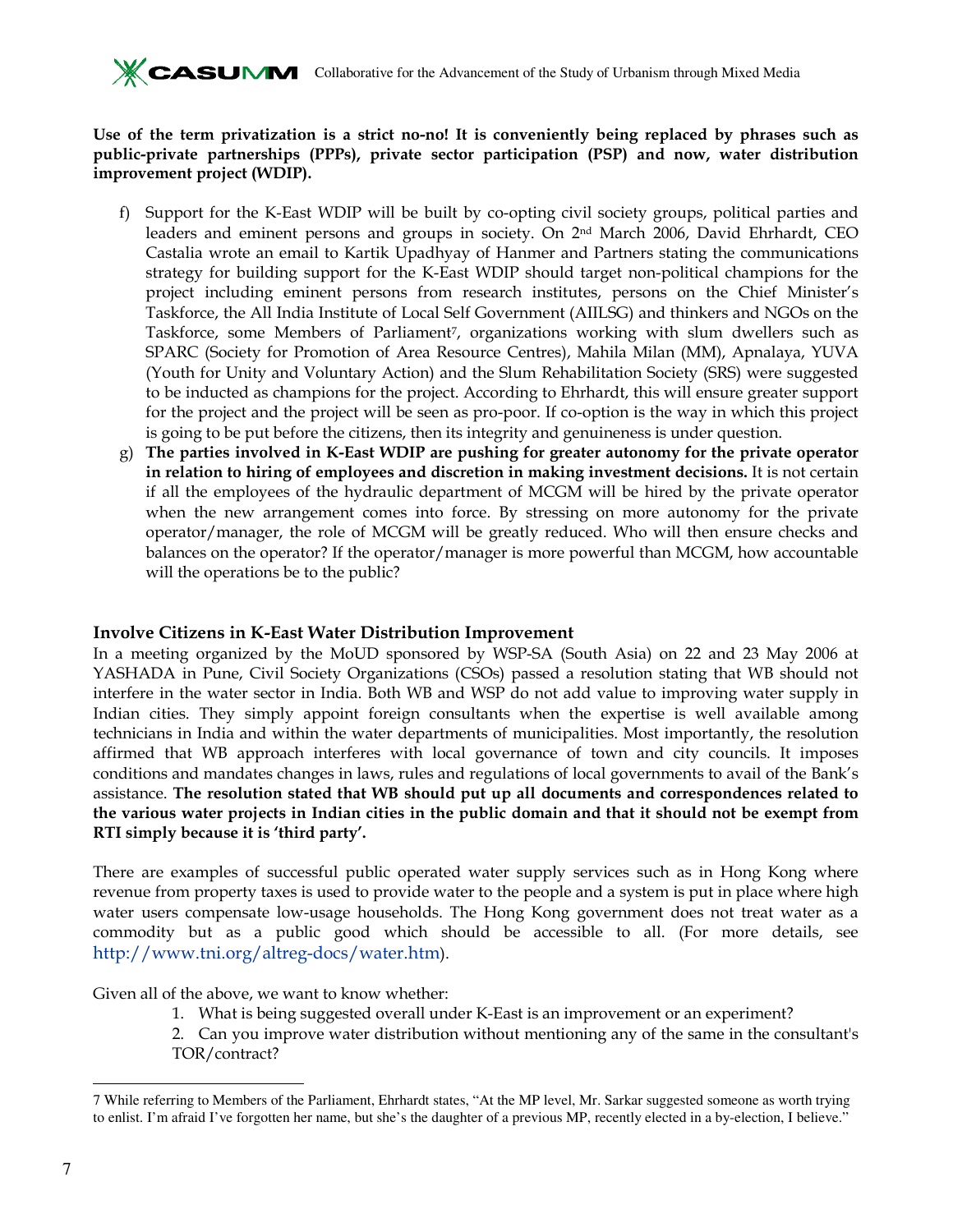

3. What kind of prior experience do the consultants have in improving water distribution in other cities?

4. What would be PPIAF's position on the recommendations and outcomes of the study conducted by Castalia?

5. Where is citizen's participation in all of this?

| <b>What they Say?</b>                        | <b>What it Means?</b>                                                                                                                                                                            |
|----------------------------------------------|--------------------------------------------------------------------------------------------------------------------------------------------------------------------------------------------------|
| $24x7 - a$ promise                           | $24x7$ – a myth                                                                                                                                                                                  |
| 24x7 - not foreign, not private              | $24x7$ – private water                                                                                                                                                                           |
| 24x7 - water for all                         | $24x7$ - no guarantee of $24x7$ water in each and<br>every household                                                                                                                             |
| 24x7 - standards favouring foreign operators | Strategy to keep out local operators, small and<br>medium scale operators, bringing in large<br>MNCs with poor track records in supplying<br>water across the world.                             |
| "Fair" bidding                               | Fixed Bidding - bidders pre-qualified, bid<br>terms<br>and<br>developed<br>documents<br>in<br>collaboration with bidders, criteria for bidders<br>not to be too restrictive                      |
| municipal employees                          | Transfer of employees of Hydraulic Department Private operator in control of former municipal<br>to private operator - no firing of former employees - "discretion" to decide about<br>employees |
| <b>Technical Assistance from WSP</b>         | Push for Loan from WB (technical assistance<br>becomes a strategy to push local governments<br>to acquire loans from International Finance<br>Institutions (IFIs) and donor agencies)            |
| Loan - when taken from WB and IFIs           | <b>Conditional Funding</b>                                                                                                                                                                       |
| Management Contract                          | Operator's Commercial Risks to be borne by the<br>Municipal Corporation and by the citizens)                                                                                                     |
| No tariff hikes                              | Indirect tax hikes. Also private operator's<br>subsidies will be paid through money which<br>could have been used for public investments)                                                        |

This FAQ has been compiled by CASUMM, Bangalore, with support from Action Aid India.

This FAQ has been prepared by referring to documents, reports and correspondences obtained through RTI applications filed with the Hydraulic Department (MCGM), Department of Economic Affairs (New Delhi), Ministry of Urban Development (New Delhi) and the Ministry of Water Resources (New Delhi). Some of the reports and documents referred to here among others include

1. Contract No. 8002529 (contract entered between International Bank for Reconstruction and Development and Castalia Ltd.),

2. India Design and Development of Public Private Partnership model for water distribution in K-East ward, Mumbai,

3. Minutes of Negotiations and Terms of Reference (Final), Draft Terms of Reference – Assistance to